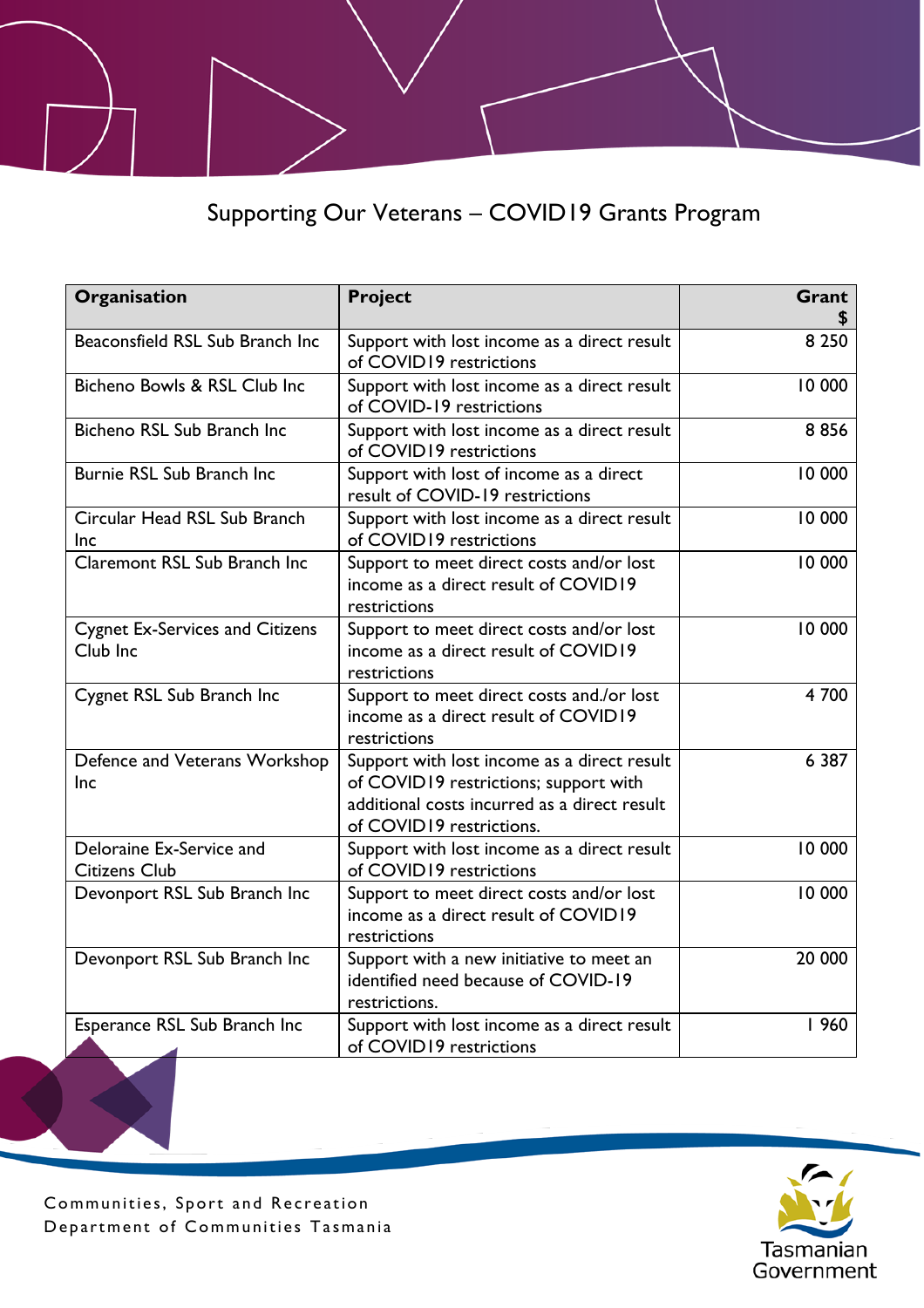| Organisation                                                                               | Project                                                                                             | Grant   |
|--------------------------------------------------------------------------------------------|-----------------------------------------------------------------------------------------------------|---------|
| <b>Exeter Services and Community</b><br>Club Inc                                           | Support with lost income as a direct result<br>of COVID19 restrictions.                             | 2800    |
| Geeveston Ex-servicemen's and<br><b>Women's Club Inc</b>                                   | Support with lost income as a direct result<br>of COVID-19 restrictions.                            | 10 000  |
| George Town RSL Sub Branch<br>Inc                                                          | Support with lost income as a direct result<br>of COVID19 restrictions                              | 7 5 8 0 |
| Hobart Legacy Inc                                                                          | Support to meet direct costs and/or lost<br>income as a direct result of COVID19<br>restrictions    | 10 000  |
| King Island RSL Sub Branch Inc                                                             | Support with lost income as a direct result<br>of COVID19 restrictions                              | 2 3 5 1 |
| Kingston Beach RSL Club Inc                                                                | Support with lost income as a direct result<br>of COVID19 restrictions                              | 10 000  |
| Kingston Beach RSL Sub Branch<br><b>Inc</b>                                                | Support with lost income as a direct result<br>of COVID19 restrictions                              | 10 000  |
| Latrobe RSL Sub Branch Inc                                                                 | Support with lost income as a direct result<br>of COVID19 restrictions                              | 4 700   |
| Launceston Legacy Inc                                                                      | Support to meet direct costs and/or lost<br>income as a direct result of COVID19<br>restrictions    | 10 000  |
| Launceston Legacy Inc (auspicing<br>for Launceston War Widows Ex-<br>Service Organisation) | Support to meet lost income as a direct<br>result of COVID19 restrictions                           | 7 500   |
| Launceston RSL Sub Branch Inc                                                              | Support with lost income as a direct result<br>of COVID19 restrictions                              | 10 000  |
| Lenah Valley RSL Sub Branch Inc                                                            | Support to meet direct costs and/or loss<br>of income as a direct result of COVID19<br>restrictions | 10 000  |
| Lindisfarne RSL Sub Branch Inc                                                             | Support with lost income as a direct result<br>of COVID19 restrictions                              | 10 000  |
| Longford RSL Memorial Club Inc                                                             | Support to meet direct costs and/or lost<br>income as a direct result of COVID19<br>restrictions    | 10 000  |
| Mates4Mates Limited                                                                        | Support with lost income as a direct result<br>of COVID19 restrictions                              | 10 000  |

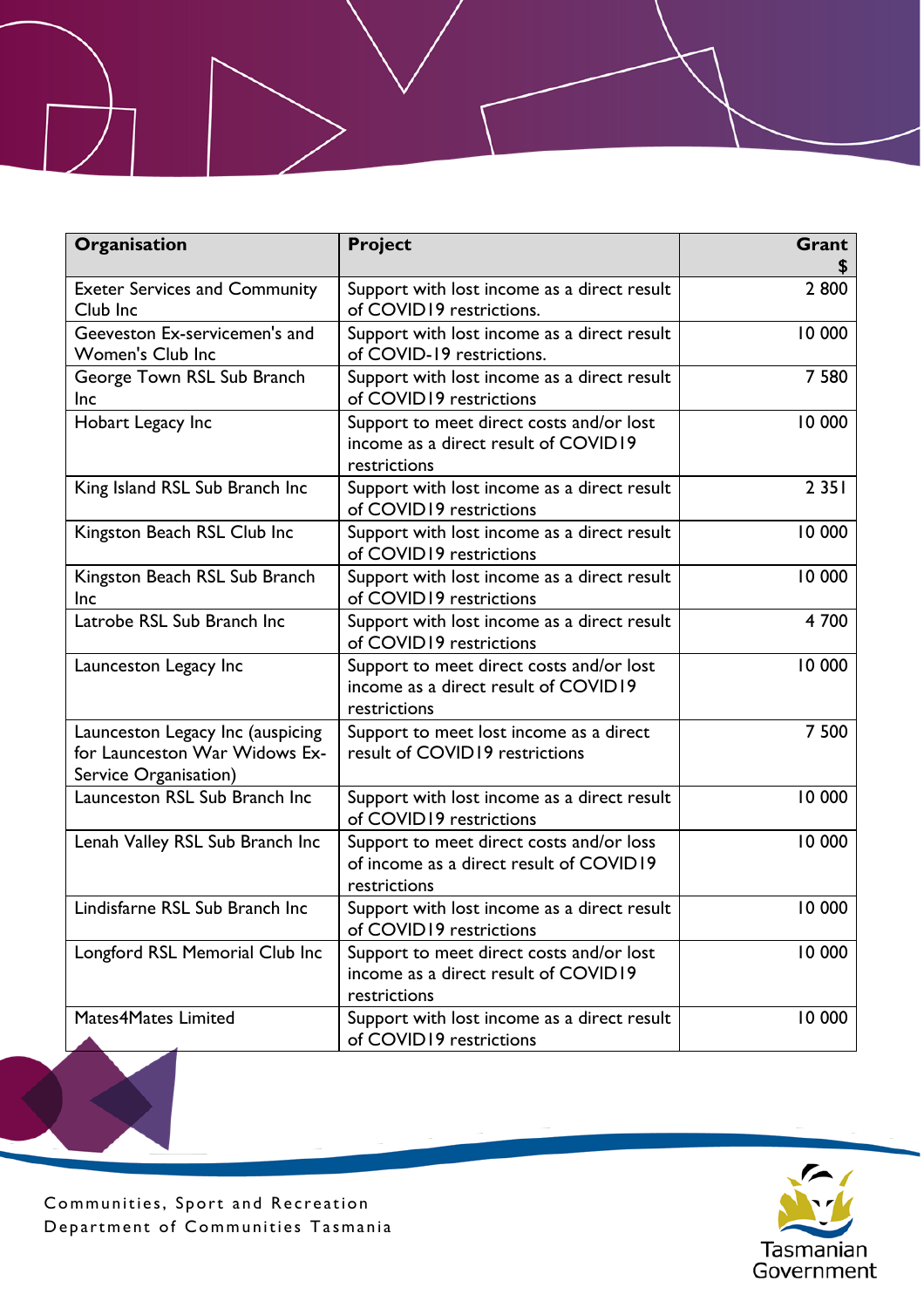| Organisation                                                       | Project                                                                                                                                                                                                                                                                                      | Grant   |
|--------------------------------------------------------------------|----------------------------------------------------------------------------------------------------------------------------------------------------------------------------------------------------------------------------------------------------------------------------------------------|---------|
| New Norfolk RSL Sub Branch Inc                                     | Support to meet direct costs and/or lost<br>income as a direct result of COVID19<br>restrictions; support with additional costs<br>incurred as a direct result of COVID19<br>restrictions and support with a new<br>initiative to meet an identified need<br>because of COVID19 restrictions | 10 000  |
| Northern Midlands RSL Sub<br><b>Branch Inc.</b>                    | Support with lost income as a direct result<br>of COVID19 restrictions                                                                                                                                                                                                                       | 3 6 5 0 |
| Northern Tasmanian Veterans<br>and Community Bus Inc               | Support to meet direct costs and/or lost<br>income as a direct result of COVID19<br>restrictions                                                                                                                                                                                             | 6 000   |
| Primrose Sands RSL Sub Branch<br><b>Inc</b>                        | Support to meet direct costs and/or lost<br>income as a direct result of COVID19<br>restrictions                                                                                                                                                                                             | 9890    |
| Queenstown RSL Sub Branch Inc                                      | Support to meet direct costs and/or lost<br>income as a direct result of COVID19<br>restrictions                                                                                                                                                                                             | 10 000  |
| Railton RSL Sub Branch Inc                                         | Support to meet direct costs and/or lost<br>income as a direct result of COVID19<br>restrictions                                                                                                                                                                                             | 10 000  |
| Returned And Services League of<br>Australia (Tasmania Branch) Inc | Support with lost income as a direct result<br>of COVID19 restrictions                                                                                                                                                                                                                       | 10 000  |
| Rosebery District RSL and Ex-<br>Services Club Inc                 | Support to meet direct costs and/or lost<br>income s a direct result of COVID19<br>restrictions                                                                                                                                                                                              | 10 000  |
| Royal Australian Air Force<br><b>Association Tas Division Inc</b>  | Support with loss of income as a direct<br>result of COVID19 restrictions                                                                                                                                                                                                                    | 5 5 7 3 |
| Scottsdale RSL Sub Branch Inc                                      | Support to meet direct costs and/or lost<br>income and additional costs incurred as a<br>direct result of COVID19 restrictions                                                                                                                                                               | 3 2 7 4 |



Communities, Sport and Recreation Department of Communities Tasmania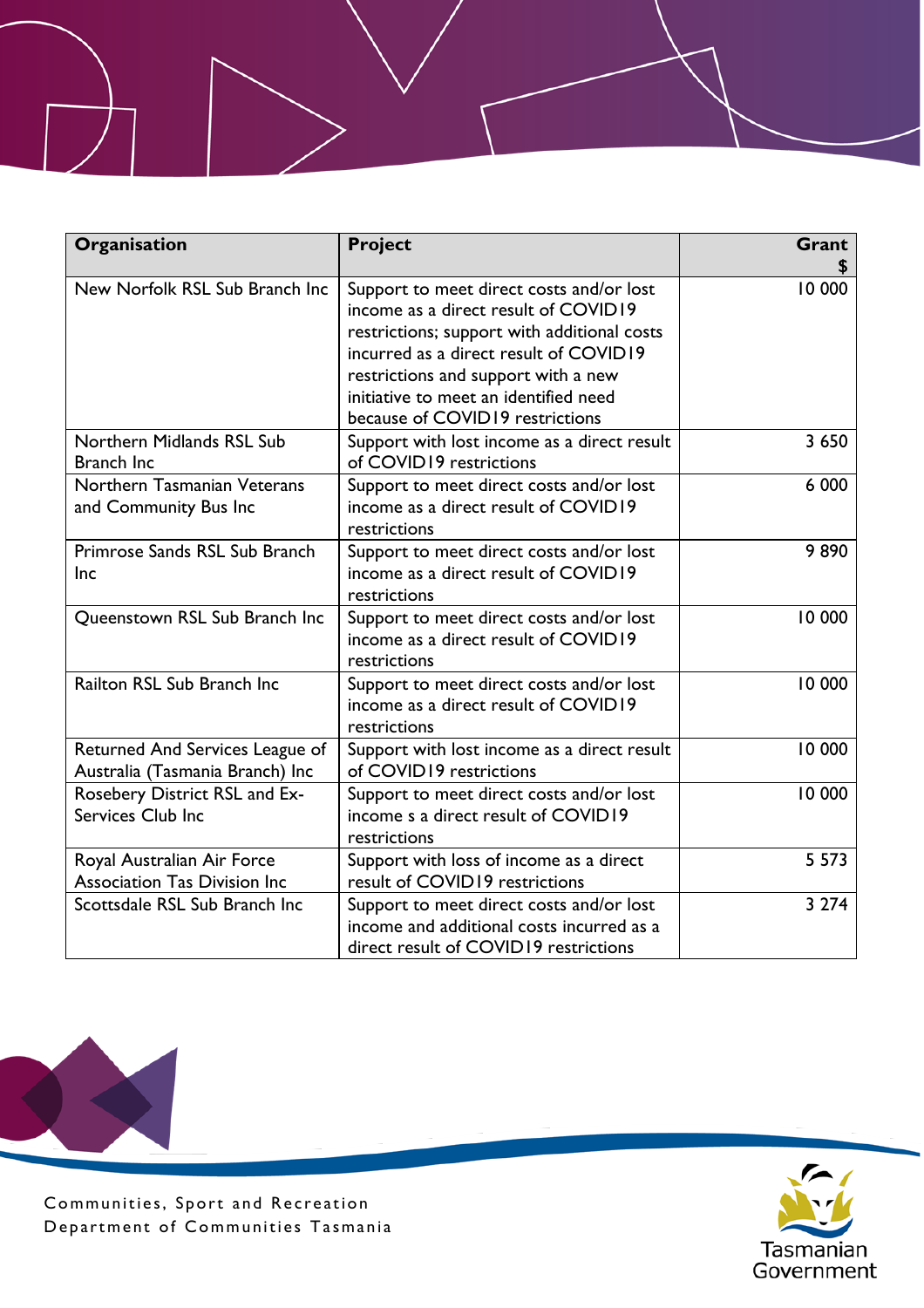| Organisation                                                                                | <b>Project</b>                                                                                                                                                                                                                                                       | Grant   |
|---------------------------------------------------------------------------------------------|----------------------------------------------------------------------------------------------------------------------------------------------------------------------------------------------------------------------------------------------------------------------|---------|
| Sorell RSL Sub Branch Inc                                                                   | Support to meet direct costs and/or lost<br>income as a direct result of COVID19<br>restrictions; support with lost income as a<br>direct result of COVID19 restrictions and<br>support with additional costs incurred as a<br>direct result of COVID19 restrictions | 10 000  |
| South Arm RSL Sub Branch Inc.                                                               | Support with lost income as a direct result<br>of COVID19 restrictions                                                                                                                                                                                               | 5 9 5 7 |
| Southern Midlands Council<br>(auspicing for Bagdad Anzac<br><b>Commemorative Committee)</b> | Support with lost income as a direct result<br>of COVID19 restrictions                                                                                                                                                                                               | 1577    |
| Spring Bay RSL Sub Branch Inc                                                               | Support with lost income and with<br>additional costs incurred as a direct result<br>of COVID-19 restrictions                                                                                                                                                        | 3 2 6 2 |
| St Helens - St Marys RSL Sub<br>Branch Inc                                                  | Support with lost income as a direct result<br>of COVID19 restrictions                                                                                                                                                                                               | 2 2 0 0 |
| St Helens RSL Ex-Servicemen's<br>and Citizens Club Inc                                      | Support to meet direct cost and/or lost<br>income as a direct result of COVID19<br>restrictions                                                                                                                                                                      | 10 000  |
| Swansea RSL Sub Branch Inc                                                                  | Support to meet direct costs and/or lost<br>income as a direct result of COVID19<br>restrictions                                                                                                                                                                     | 10 000  |
| Tasmanian Wool Centre - Ross<br>Limited (Auspicing for Ross RSL<br>Sub Branch)              | Support with lost income as a direct result<br>of COVID19 restrictions                                                                                                                                                                                               | 850     |
| <b>Ulverstone Returned</b><br>Servicemen's Club Inc                                         | Support to meet direct costs and/or lost<br>income as a direct result of COVID19<br>restrictions                                                                                                                                                                     | 10 000  |
| Ulverstone RSL Sub Branch Inc                                                               | Support with lost income as a direct result<br>of COVID19 restrictions                                                                                                                                                                                               | 2 1 3 3 |
| <b>Veterans Memorial Centre Inc</b>                                                         | Support to meet direct costs and/or lost<br>income as a direct result of COVID19<br>restrictions                                                                                                                                                                     | 6 5 2 8 |